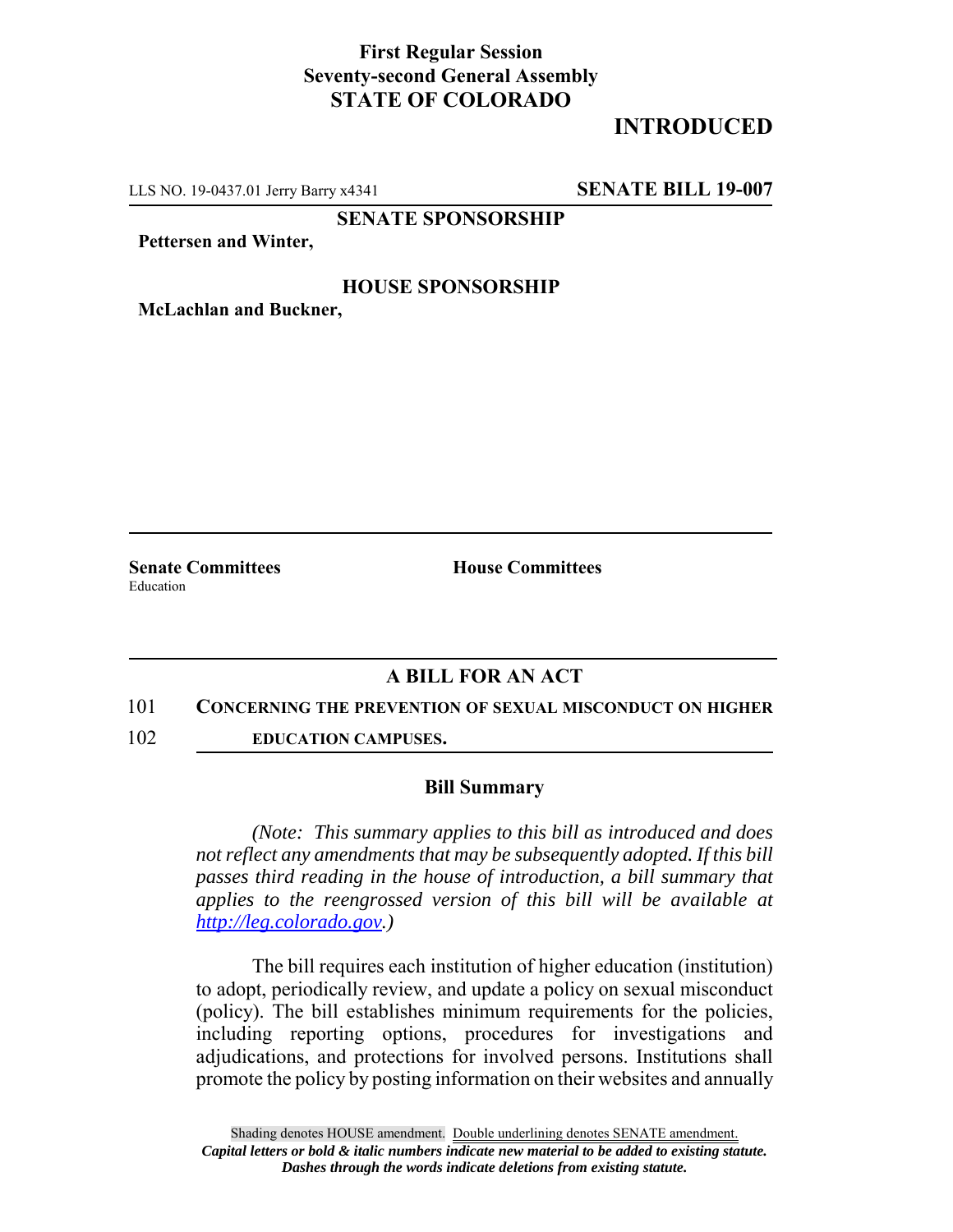distributing the policy and information.

Institutions are required to provide training on awareness and prevention of sexual misconduct, the policy, and resources available to discuss such misconduct.

The bill requires institutions to report to the department of higher education (department) on their policies and training, and the department shall post the reports on its website.

The department is to host biennial summits on sexual misconduct on institution campuses to facilitate communication, share information, and hear from experts. The bill identifies the membership of the planning committee for the summits. The planning committees are to report to specified committees of the general assembly on the summits.

 *Be it enacted by the General Assembly of the State of Colorado:* **SECTION 1.** In Colorado Revised Statutes, **add** 23-5-146 as 3 follows: **23-5-146. Sexual misconduct - policies - confidential resources - training - reports - definitions.** (1) AS USED IN THIS SECTION, UNLESS THE CONTEXT OTHERWISE REQUIRES: (a) "CLERY ACT" MEANS THE FEDERAL "JEANNE CLERY DISCLOSURE OF CAMPUS SECURITY POLICY AND CAMPUS CRIME 9 STATISTICS ACT" OR "CLERY ACT", 20 U.S.C. SEC. 1092(f). (b) "COMPLAINANT" MEANS A PERSON WHO IS SUBJECT TO ALLEGED SEXUAL MISCONDUCT UNDER AN INSTITUTION'S SEXUAL MISCONDUCT POLICY. (c) "DEPARTMENT" MEANS THE DEPARTMENT OF HIGHER EDUCATION CREATED AND EXISTING PURSUANT TO SECTION 24-1-114. (d) "INSTITUTION OF HIGHER EDUCATION" OR "INSTITUTION" MEANS A STATE INSTITUTION OF HIGHER EDUCATION, AS DEFINED IN SECTION 23-18-102 (10)(b), OR ANY ACCREDITED CAMPUS OF A STATE INSTITUTION OF HIGHER EDUCATION; A PARTICIPATING PRIVATE INSTITUTION OF HIGHER EDUCATION, AS DEFINED IN SECTION 23-18-102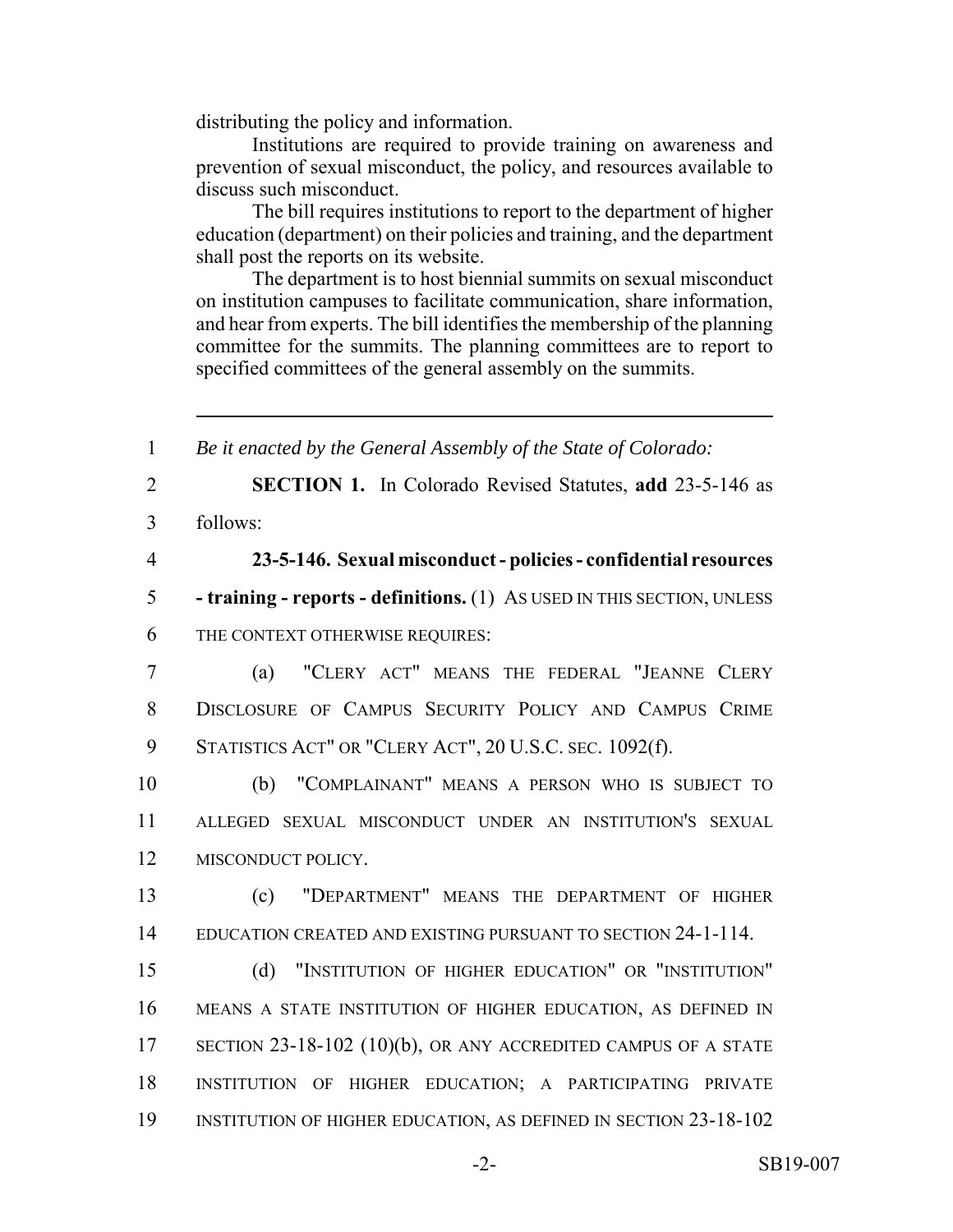1 (8); A LOCAL DISTRICT COLLEGE, AS DEFINED IN SECTION 23-71-102 (1)(a); 2 AND AN AREA TECHNICAL COLLEGE, AS DEFINED IN SECTION 23-60-103(1). (e) "REPORTING PARTY" MEANS AN INDIVIDUAL WHO REPORTS AN ALLEGED INCIDENT OF SEXUAL MISCONDUCT UNDER AN INSTITUTION'S SEXUAL MISCONDUCT POLICY. (f) "RESPONDING PARTY" MEANS AN INDIVIDUAL WHO HAS BEEN

 ACCUSED OF SEXUAL MISCONDUCT UNDER AN INSTITUTION'S SEXUAL MISCONDUCT POLICY.

 (g) "TITLE IX" MEANS TITLE IX OF THE FEDERAL EDUCATION AMENDMENTS OF 1972, AS AMENDED, 20 U.S.C. SECS. 1681 TO 1688.

 (h) "VIOLENCE AGAINST WOMEN ACT" MEANS THE ACT CODIFIED IN PART AT 42 U.S.C. SECS. 13701 TO 14040.

 (2) ON OR BEFORE AUGUST 1, 2020, EACH INSTITUTION OF HIGHER EDUCATION SHALL ADOPT A SEXUAL MISCONDUCT POLICY FOR ENROLLED STUDENTS.EACH INSTITUTION SHALL PERIODICALLY REVIEW AND UPDATE THE POLICY.

 (3) AT A MINIMUM, EACH SEXUAL MISCONDUCT POLICY MUST INCLUDE:

 (a) DEFINITIONS OF FORMS OF SEXUAL MISCONDUCT CONSISTENT WITH FEDERAL LAW AND POLICY, SUCH AS TITLE IX, THE CLERY ACT, AND 21 THE VIOLENCE AGAINST WOMEN ACT;

 (b) CONFIDENTIAL AND NONCONFIDENTIAL REPORTING OPTIONS FOR SEXUAL MISCONDUCT;

 (c) AN EXPLANATION OF THE ROLE OF THE INSTITUTION IN THE RESPONSE TO:

**(I) A VIOLATION OF THE SEXUAL MISCONDUCT POLICY; OR** 

**(II) A REPORT OF AN INCIDENT OF SEXUAL MISCONDUCT;**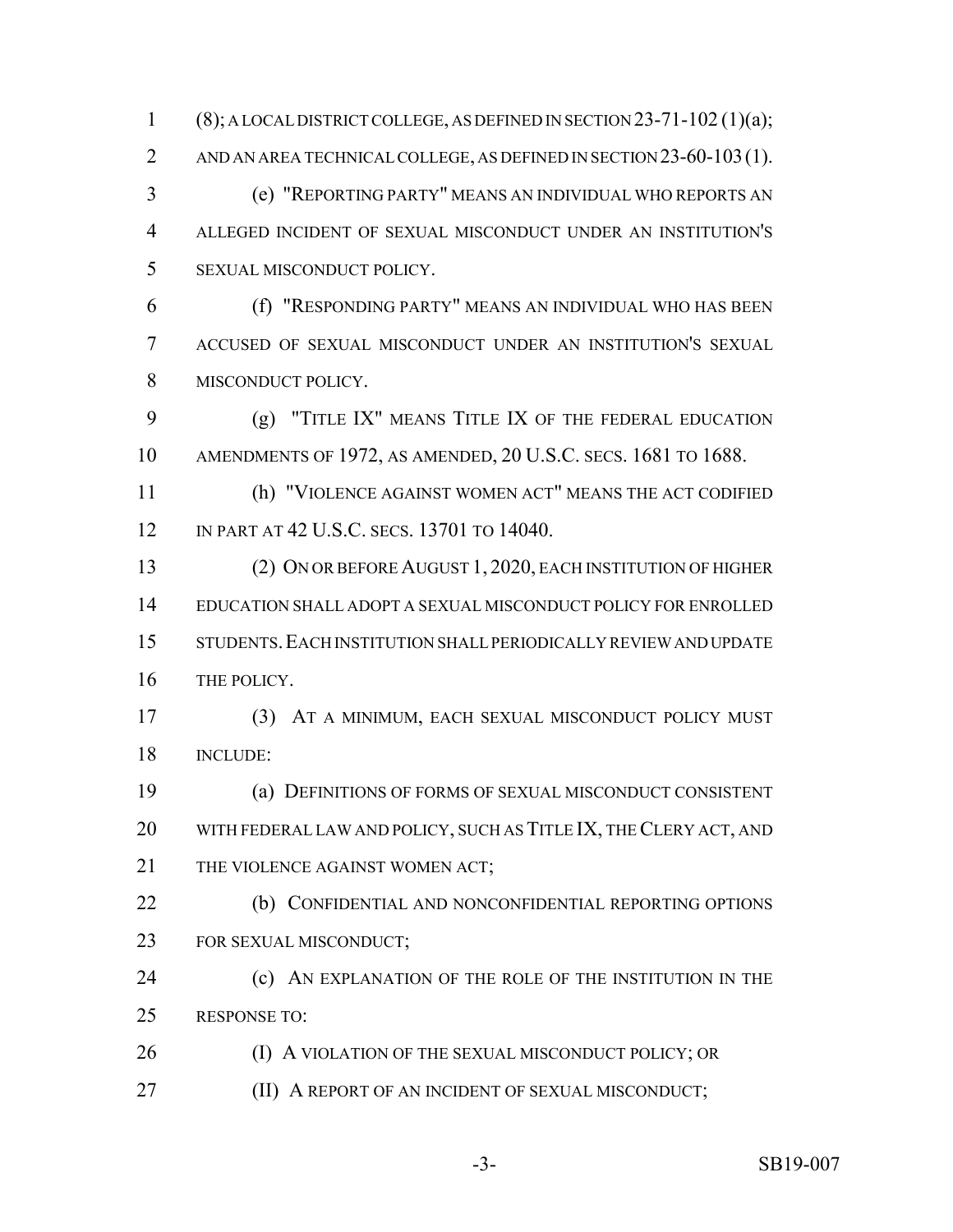(d) PROCEDURES FOR INVESTIGATING REPORTS OF SEXUAL MISCONDUCT, WHICH MUST:

 (I) BE FAIR, IMPARTIAL, AND PROMPT, AND THE INSTITUTION MUST MAKE A GOOD FAITH EFFORT TO COMPLETE AN INVESTIGATION OR ADJUDICATIVE PROCESS, EXCLUDING ANY APPEALS, WITHIN AN AVERAGE OF SIXTY TO NINETY DAYS, WITHOUT JEOPARDIZING THE RIGHTS OF A COMPLAINANT OR RESPONDING PARTY. THE PROCEDURE MAY INCLUDE A PROCESS THAT ALLOWS FOR THE EXTENSION OF THESE TIME FRAMES FOR GOOD CAUSE WITH PRIOR WRITTEN NOTICE OF THE DELAY AND THE REASON FOR THE DELAY TO THE COMPLAINANT AND THE RESPONDING PARTY.

12 (II) INCLUDE THE PREPONDERANCE OF THE EVIDENCE AS THE EVIDENTIARY STANDARD;

 (III) OUTLINE THE PROCEDURES TO BE FOLLOWED IN THE INVESTIGATION AND ADJUDICATION PROCESS, WHICH MUST SPECIFY THAT ALL QUESTIONS GO THROUGH THE OFFICIAL INDIVIDUAL OR INDIVIDUALS 17 CONDUCTING OR PARTICIPATING IN THE INVESTIGATION PROCESS;

18 (IV) PROVIDE THE COMPLAINANT AND THE RESPONDING PARTY WITH THE SAME OPPORTUNITIES TO HAVE AN ADVISOR OR OTHER PERSON PRESENT DURING ANY PART OF THE PROCEEDING; EXCEPT THAT THE ADVISOR OR OTHER PERSON IS NOT ALLOWED TO SPEAK ON BEHALF OF THE COMPLAINANT OR RESPONDING PARTY DURING THE COURSE OF THE PROCEEDINGS;

**(V) PROVIDE REGULAR WRITTEN UPDATES ON THE STATUS OF THE**  INVESTIGATION OR PROCEEDING TO THE COMPLAINANT AND RESPONDING PARTY THROUGHOUT THE PROCESS UNTIL CONCLUSION; AND

(VI) PROVIDE FOR CONCURRENT NOTIFICATION OF THE OUTCOME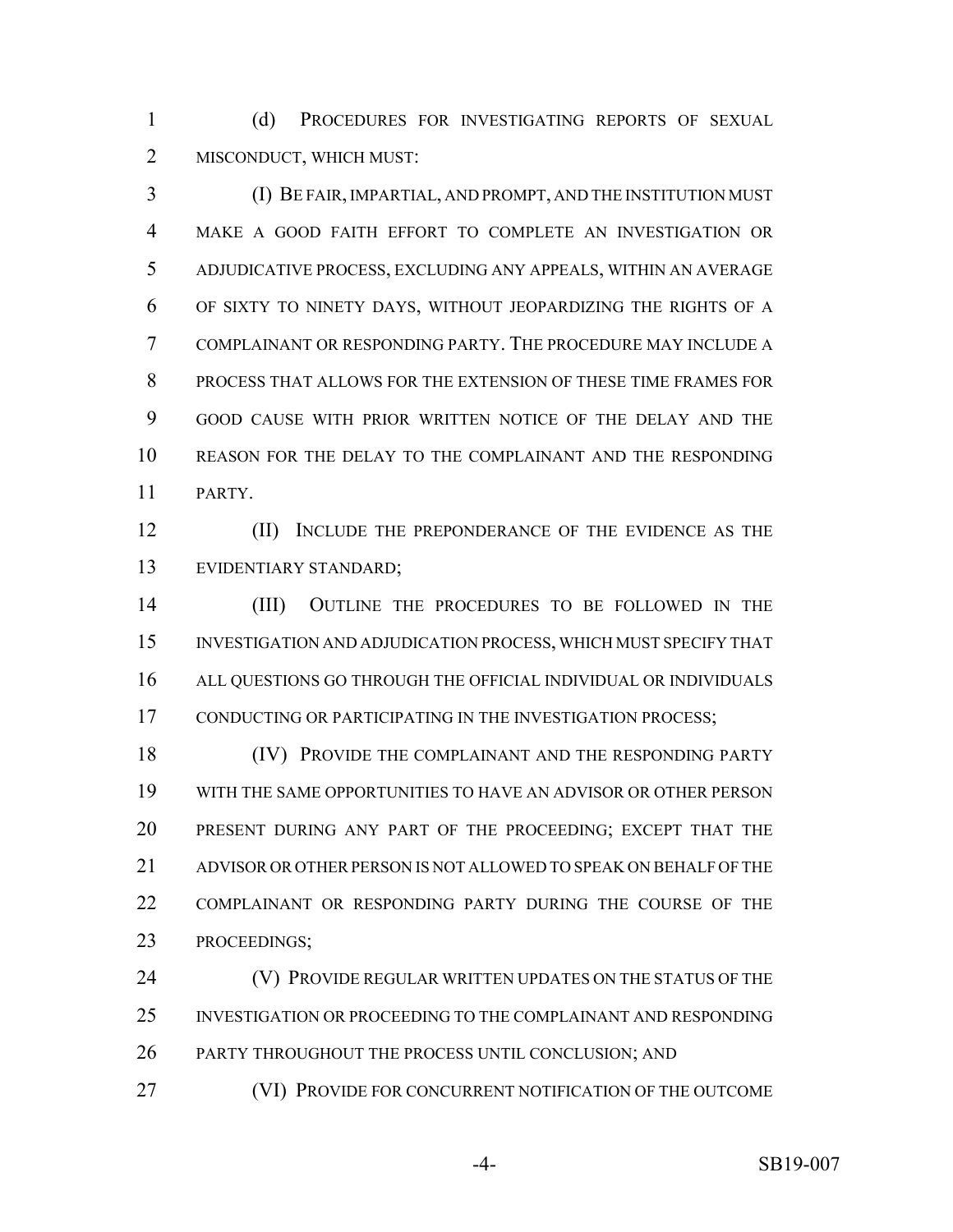OF THE INVESTIGATION OR PROCEEDING TO THE COMPLAINANT AND THE RESPONDING PARTY;

(e) PROHIBITIONS ON:

 (I) THE CONSIDERATION OF PRIOR, IRRELEVANT SEXUAL CONDUCT, EXCEPT RELATING TO A PRIOR RELATIONSHIP OR HISTORY BETWEEN THE PARTIES IF RELEVANT TO SOME MATERIAL ISSUE IN THE PROCESS; AND

 (II) ANY ACTION THAT WOULD BE RETALIATORY UNDER TITLE IX; (f) PROTECTION FROM DISCIPLINARY ACTION AGAINST A COMPLAINANT, REPORTING PARTY, OR WITNESS FOR HIS OR HER PARTICIPATION IN THE REPORTING OR INVESTIGATION AND FROM POLICY VIOLATIONS RELATED TO THE INCIDENT, SUCH AS, AT A MINIMUM, PERSONAL CONSUMPTION OF ALCOHOL OR DRUGS; AND

 (g) THAT ALL PROVISIONS OF THE SEXUAL MISCONDUCT POLICY, INCLUDING ANY APPEAL PROCESS THAT MAY BE PROVIDED, BE APPLIED EQUALLY TO BOTH THE COMPLAINANT AND THE RESPONDING PARTY.

 (4) (a) COMMENCING ON OR BEFORE AUGUST 1, 2020, EACH INSTITUTION SHALL PROVIDE INFORMATION TO STUDENTS ON HOW TO RECEIVE SUPPORT REGARDING SEXUAL MISCONDUCT. THE INSTITUTION MAY DESIGNATE FACULTY OR STAFF MEMBERS TO FILL THIS ROLE; EXCEPT THAT THE INSTITUTION'S TITLE IX COORDINATOR SHALL NOT BE SUCH AN INDIVIDUAL. AN INSTITUTION MAY ALSO DESIGNATE AN OUTSIDE ENTITY OR SERVICE TO SERVE THIS PURPOSE.IF AN INSTITUTION USES AN OUTSIDE ENTITY OR SERVICE, IT SHALL MAKE ITS SEXUAL MISCONDUCT POLICY AVAILABLE TO THE ENTITY OR SERVICE. AN INSTITUTION THAT ENROLLS FEWER THAN ONE THOUSAND STUDENTS MAY PARTNER WITH ANOTHER INSTITUTION IN THE REGION OR WITHIN THE STATE TO PROVIDE SERVICES 27 PURSUANT TO THIS SUBSECTION (4).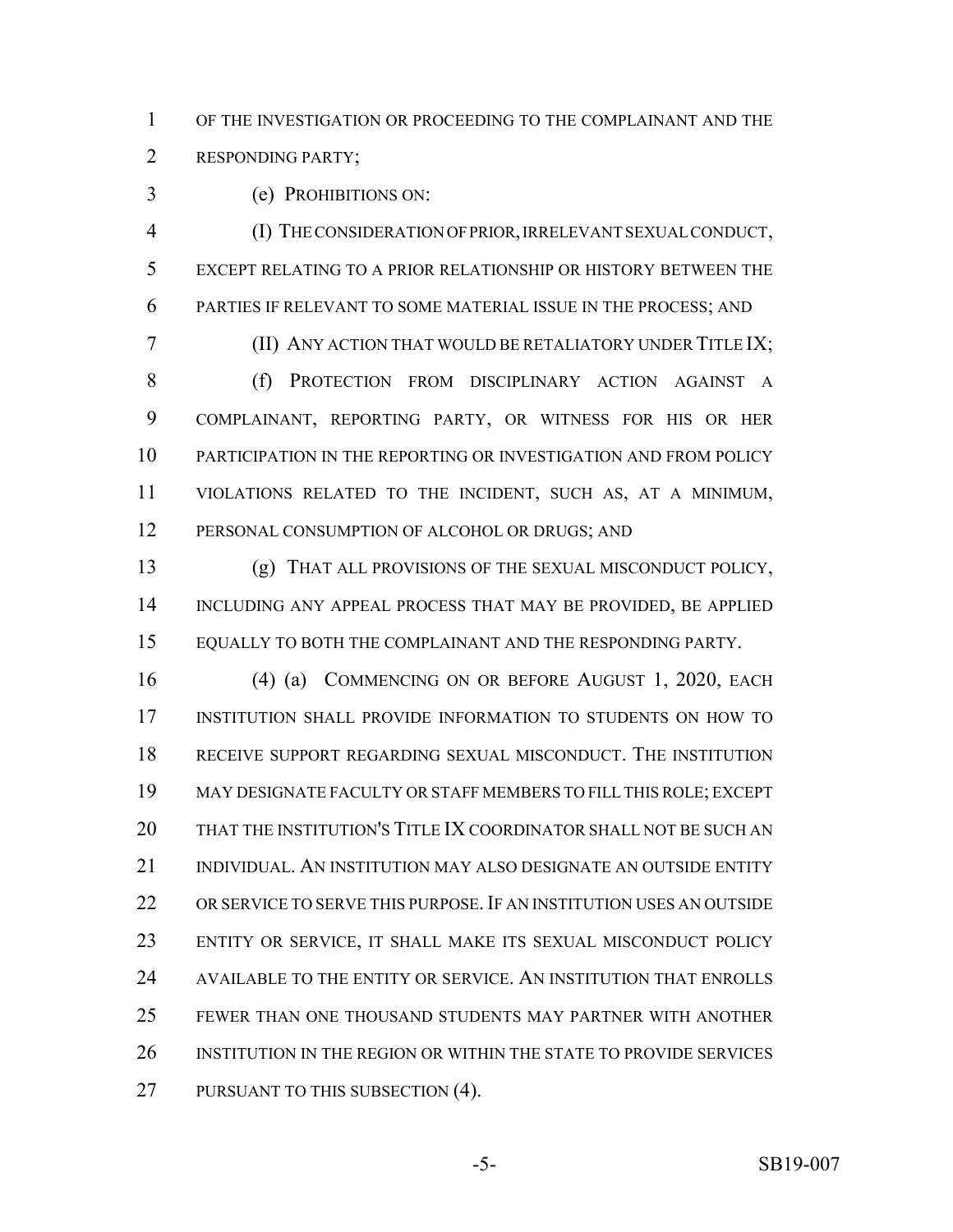(b) IF AN INDIVIDUAL DESCRIBED IN SUBSECTION (4)(a) OF THIS SECTION MEETS THE REQUIREMENTS OF SECTION 13-90-107 (1)(k)(II) OR SECTION 12-43-218, THE INDIVIDUAL HAS THE PROTECTIONS FOR CONFIDENTIALITY OR PRIVILEGES ESTABLISHED PURSUANT TO THOSE SECTIONS.

 (5) (a) COMMENCING ON OR BEFORE AUGUST 1, 2020, EACH INSTITUTION OF HIGHER EDUCATION SHALL PROMOTE:

8 (I) AWARENESS AND PREVENTION OF SEXUAL MISCONDUCT; AND

(II) THE INSTITUTION'S SEXUAL MISCONDUCT POLICY.

 (b) EACH INSTITUTION SHALL PROMOTE THE INFORMATION DESCRIBED IN SUBSECTION (5)(a) OF THIS SECTION BY:

(I) PROMINENTLY DISPLAYING ON ITS WEBSITE:

(A) THE INSTITUTION'S SEXUAL MISCONDUCT POLICY; AND

 (B) THE TELEPHONE NUMBER AND WEBSITE FOR AN INSTITUTIONAL, LOCAL, STATE, OR NATIONAL TWENTY-FOUR-HOUR 16 HOTLINE THAT PROVIDES INFORMATION ON SEXUAL MISCONDUCT; AND

 (II) ANNUALLY DISTRIBUTING THROUGH ELECTRONIC OR OTHER MEANS OF COMMUNICATION THE INSTITUTION'S SEXUAL MISCONDUCT POLICY.

20 (6) (a) COMMENCING ON OR BEFORE AUGUST 1, 2020, EACH 21 INSTITUTION OF HIGHER EDUCATION SHALL OFFER TRAINING:

22 (I) TO PROMOTE AWARENESS AND PREVENTION OF SEXUAL MISCONDUCT; AND

**(II) ON THE INSTITUTION'S SEXUAL MISCONDUCT POLICY.** 

 (b) THE TRAINING MUST BE OFFERED ANNUALLY TO ALL INCOMING STUDENTS AND NEWLY EMPLOYED FACULTY AND STAFF AND, WHEN APPLICABLE, TO ALL STUDENTS, FACULTY, AND STAFF IF THE SEXUAL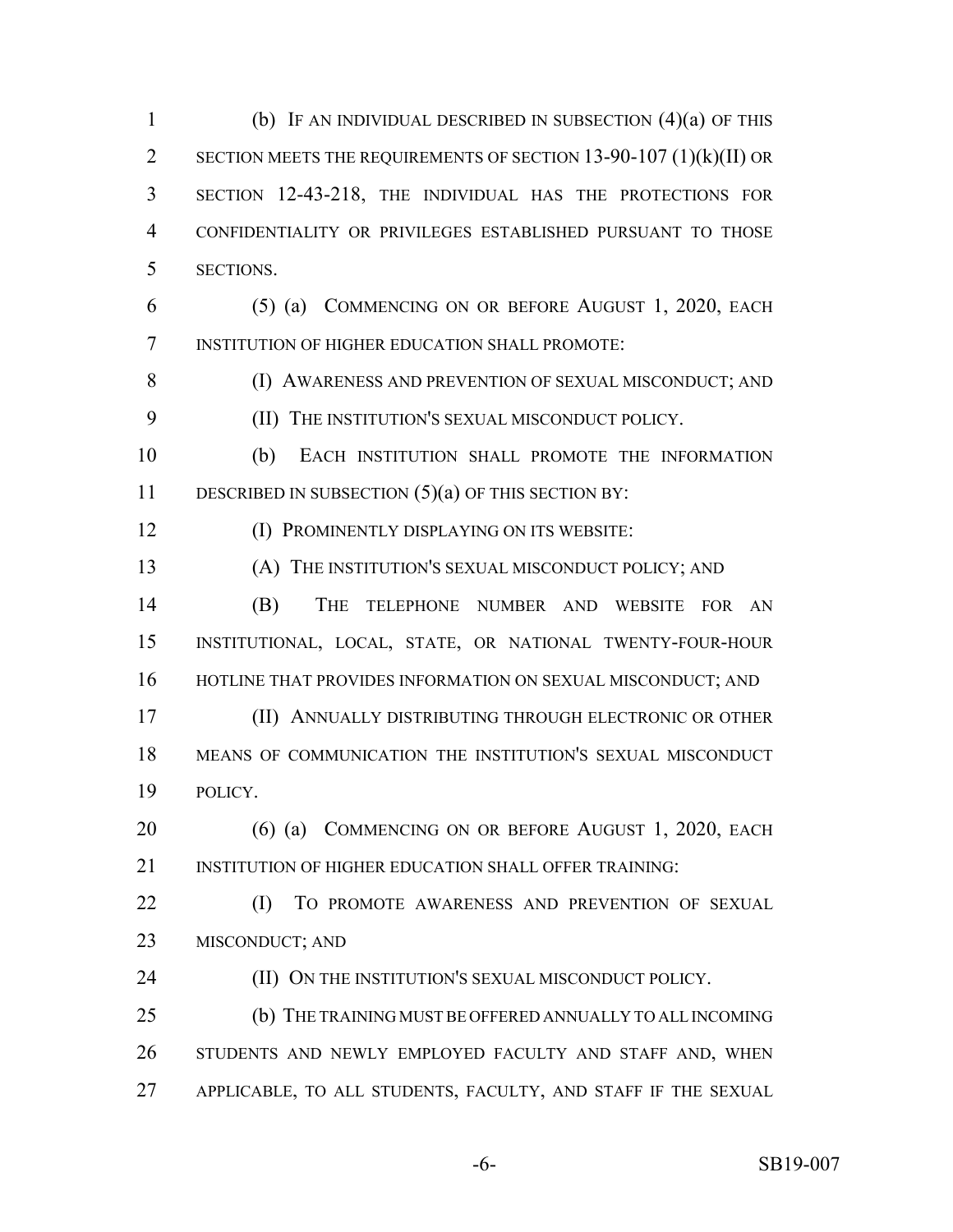MISCONDUCT POLICY IS SUBSTANTIALLY UPDATED. ANY INDIVIDUAL DESIGNATED AS RESPONSIBLE FOR INVESTIGATING OR ADJUDICATING COMPLAINTS UNDER THE SEXUAL MISCONDUCT POLICY MUST BE TRAINED ON THE POLICY IN EFFECT AT THE TIME OF THE INVESTIGATION OR ADJUDICATION. (c) THE TRAINING REQUIRED BY THIS SUBSECTION (6) MAY INCLUDE BUT IS NOT LIMITED TO: 8 (I) HOW TO PROMOTE AWARENESS AND PREVENTION OF SEXUAL MISCONDUCT; (II) AN EXPLANATION OF THE INSTITUTION'S SEXUAL MISCONDUCT POLICY; **(III) AN EXPLANATION OF RELEVANT STATE AND FEDERAL LAWS**  CONCERNING SEXUAL MISCONDUCT; (IV) AN EXPLANATION OF TYPES OF CONDUCT THAT WOULD CONSTITUTE A VIOLATION OF THE INSTITUTION'S SEXUAL MISCONDUCT POLICY; (V) THE ROLE OF THE INSTITUTION IN ENSURING A COORDINATED RESPONSE TO AN ALLEGATION OF SEXUAL MISCONDUCT; 19 (VI) THE DEFINITION OF "CONSENT" IN THE CONTEXT OF SEXUAL ACTIVITY; (VII) OPTIONS FOR BYSTANDER INTERVENTION; (VIII) OPTIONS FOR INVOLVING LAW ENFORCEMENT IN RESPONDING TO SEXUAL MISCONDUCT; **(IX) THE IMPORTANCE OF TREATING AND HOW TO TREAT OTHERS**  WITH DIGNITY AND RESPECT; AND 26 (X) THE EFFECTS OF TRAUMA ON REPORTING PARTIES OR COMPLAINANTS WHO HAVE EXPERIENCED SEXUAL MISCONDUCT THAT MAY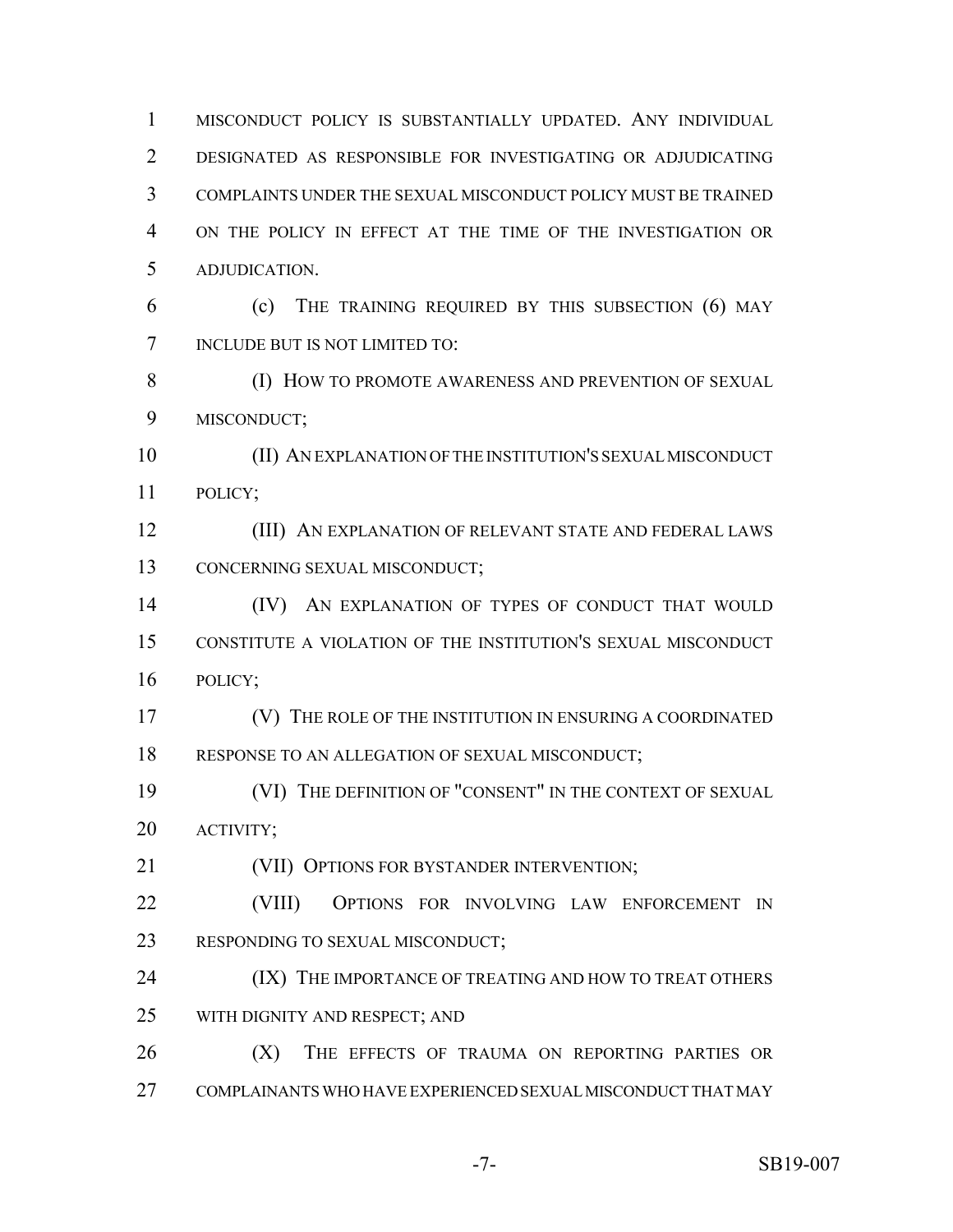INCLUDE:

 (A) INFORMATION ON WORKING WITH AND INTERVIEWING PERSONS WHO HAVE EXPERIENCED SEXUAL MISCONDUCT; (B) WAYS TO COMMUNICATE SENSITIVELY AND COMPASSIONATELY WITH A REPORTING PARTY OR COMPLAINANT; AND (C) INFORMATION REGARDING HOW SEXUAL MISCONDUCT MAY IMPACT STUDENTS WITH INTELLECTUAL AND DEVELOPMENTAL DISABILITIES. (7) (a) ON OR BEFORE JANUARY 1, 2020, EACH INSTITUTION OF HIGHER EDUCATION SHALL PROVIDE TO THE DEPARTMENT, TO BE POSTED ON THE DEPARTMENT'S WEBSITE: **(I) A COPY OF THE INSTITUTION'S SEXUAL MISCONDUCT POLICY;**  AND (II) A DESCRIPTION OF THE SEXUAL MISCONDUCT TRAINING PROVIDED BY THE INSTITUTION AS REQUIRED BY SUBSECTION (6) OF THIS SECTION. (b) ON OR BEFORE JANUARY 1, 2021, AND ON OR BEFORE EACH JANUARY 1 THEREAFTER, EACH INSTITUTION OF HIGHER EDUCATION SHALL PROVIDE TO THE DEPARTMENT, TO BE POSTED ON THE DEPARTMENT'S WEBSITE: 21 (I) A COPY OF ANY UPDATED INSTITUTIONAL SEXUAL MISCONDUCT 22 POLICY ADOPTED DURING THE PREVIOUS CALENDAR YEAR; AND 23 (II) A DESCRIPTION OF THE SEXUAL MISCONDUCT TRAINING 24 PROVIDED BY THE INSTITUTION AS REQUIRED BY SUBSECTION (6) OF THIS SECTION. 26 (8) (a) COMMENCING ON OR BEFORE AUGUST 1, 2020, SUBJECT TO AVAILABLE APPROPRIATIONS, THE DEPARTMENT SHALL HOST BIENNIAL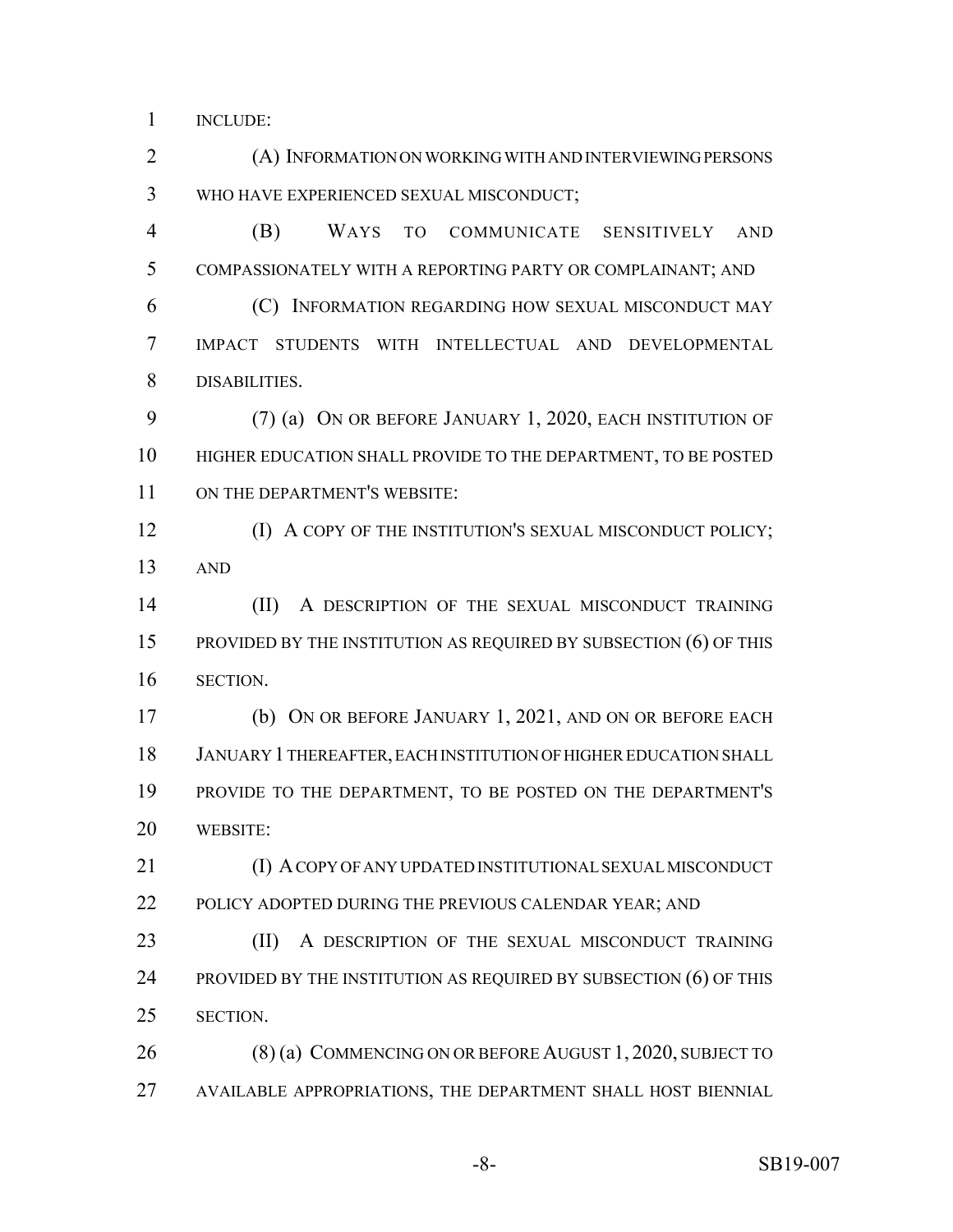SUMMITS ON SEXUAL MISCONDUCT ON INSTITUTION CAMPUSES FOR STAKEHOLDERS, ADVOCATES, STUDENTS, FACULTY, AND OTHER INTERESTED PERSONS TO FACILITATE COMMUNICATION, SHARE INFORMATION, AND HEAR FROM EXPERTS, AND OTHER EFFORTS TO PROMOTE AWARENESS AND PREVENTION OF SEXUAL MISCONDUCT ON COLORADO'S INSTITUTION CAMPUSES.

 (b) PRIOR TO EACH BIENNIAL SUMMIT, THE DEPARTMENT SHALL CONVENE A PLANNING COMMITTEE COMPOSED OF:

 (I) A REPRESENTATIVE OF A PUBLIC FOUR-YEAR INSTITUTION, APPOINTED BY THE GOVERNING BOARDS OF PUBLIC FOUR-YEAR **INSTITUTIONS**;

 (II) A REPRESENTATIVE OF A PUBLIC TWO-YEAR COLLEGE, 13 APPOINTED BY THE GOVERNING BOARDS OF PUBLIC TWO-YEAR COLLEGES; (III) A REPRESENTATIVE OF A PUBLIC RURAL COLLEGE, AS DEFINED

15 BY THE DEPARTMENT, APPOINTED BY THE GOVERNING BOARDS OF PUBLIC RURAL COLLEGES;

 (IV) A REPRESENTATIVE OF A PUBLIC AREA TECHNICAL COLLEGE, APPOINTED BY THE GOVERNING BOARDS OF PUBLIC AREA TECHNICAL COLLEGES;

**(V) A REPRESENTATIVE OF A PRIVATE FOUR-YEAR INSTITUTION,**  APPOINTED BY THE GOVERNING BOARDS OF THE PRIVATE FOUR-YEAR INSTITUTIONS;

23 (VI) TWO STUDENTS, ONE FROM A PUBLIC FOUR-YEAR INSTITUTION AND ONE FROM A PUBLIC TWO-YEAR COLLEGE, APPOINTED BY A STATEWIDE ORGANIZATION OF PUBLIC STUDENT GOVERNMENTS;

 (VII) A REPRESENTATIVE OF A CAMPUS-BASED ORGANIZATION THAT REPRESENTS VICTIMS OF SEXUAL MISCONDUCT FROM AN INSTITUTION